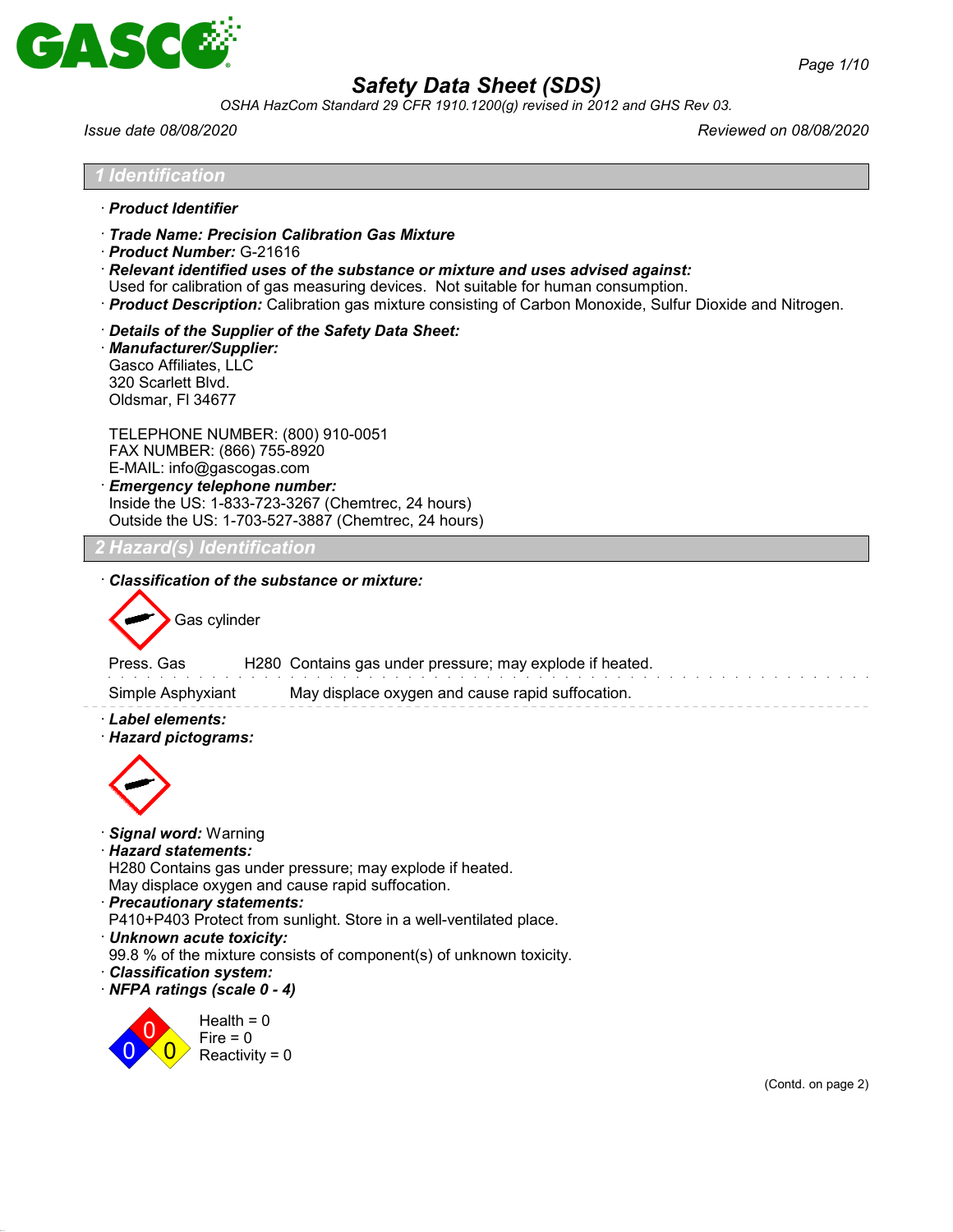*OSHA HazCom Standard 29 CFR 1910.1200(g) revised in 2012 and GHS Rev 03.*

*Issue date 08/08/2020 Reviewed on 08/08/2020*

*Trade Name: Precision Calibration Gas Mixture*

## · *HMIS-ratings (scale 0 - 4)*

| $H$ <b>EALTH</b> $\begin{bmatrix} 0 \\ 1 \end{bmatrix}$ Health = 0 |                                        |
|--------------------------------------------------------------------|----------------------------------------|
| <b>FIRE</b>                                                        | $\textsf{I} \circ \textsf{I}$ Fire = 0 |
|                                                                    | REACTIVITY 0 Physical Hazard = 0       |

· *Hazard(s) not otherwise classified (HNOC):* None known

*3 Composition/Information on Ingredients*

## · *Chemical characterization: Substance*

· *Description:* Mixture of substances listed below with non-hazardous additions.

| · Dangerous Components:            |                                                                                      |                   |  |  |
|------------------------------------|--------------------------------------------------------------------------------------|-------------------|--|--|
| CAS: 7727-37-9                     | Nitrogen<br>RTECS: QW 9700000 $\diamondsuit$ Press. Gas, H280; Simple Asphyxiant     | 99.958-99.770%    |  |  |
| CAS: 630-08-0<br>RTECS: FG 3500000 | Carbon Monoxide                                                                      | $0.005 - 0.15%$   |  |  |
| CAS: 7446-09-5                     | Sulfur Dioxide<br>◆ Press. Gas, H280; → Acute Tox. 3, H331; → Skin Corr. 1B,<br>H314 | $0.0005 - 0.08\%$ |  |  |
| 4 First-Aid Measures               |                                                                                      |                   |  |  |

### · *Description of first aid measures*

· *General information:*

Symptoms of poisoning may occur after exposure to dust, fumes or particulates; seek medical attention if feeling unwell.

· *After inhalation:*

Supply fresh air. If required, provide artificial respiration. Consult doctor if symptoms persist.

In case of unconsciousness place patient stably in the side position for transportation.

· *After skin contact:*

In cases of contact with liquified material, frostbite may occur. Immerse frostbite in cool-warm water and seek medical attention.

Wash with soap and water.

· *After eye contact:*

Not anticipated under normal use.

Rinse opened eye for several minutes under running water. If symptoms persist, consult a doctor.

· *After swallowing:*

Not a normal route of entry.

If swallowed and symptoms occur, consult a doctor.

- · *Information for doctor*
- · *Most important symptoms and effects, both acute and delayed:* No further relevant information available.

· *Indication of any immediate medical attention and special treatment needed:*

No further relevant information available.

## *5 Fire-Fighting Measures*

- · *Extinguishing media*
- · *Suitable extinguishing agents:*

Use fire fighting measures that suit the environment.

Use water spray to cool fire-exposed containers.

· *For safety reasons unsuitable extinguishing agents:* No further relevant information.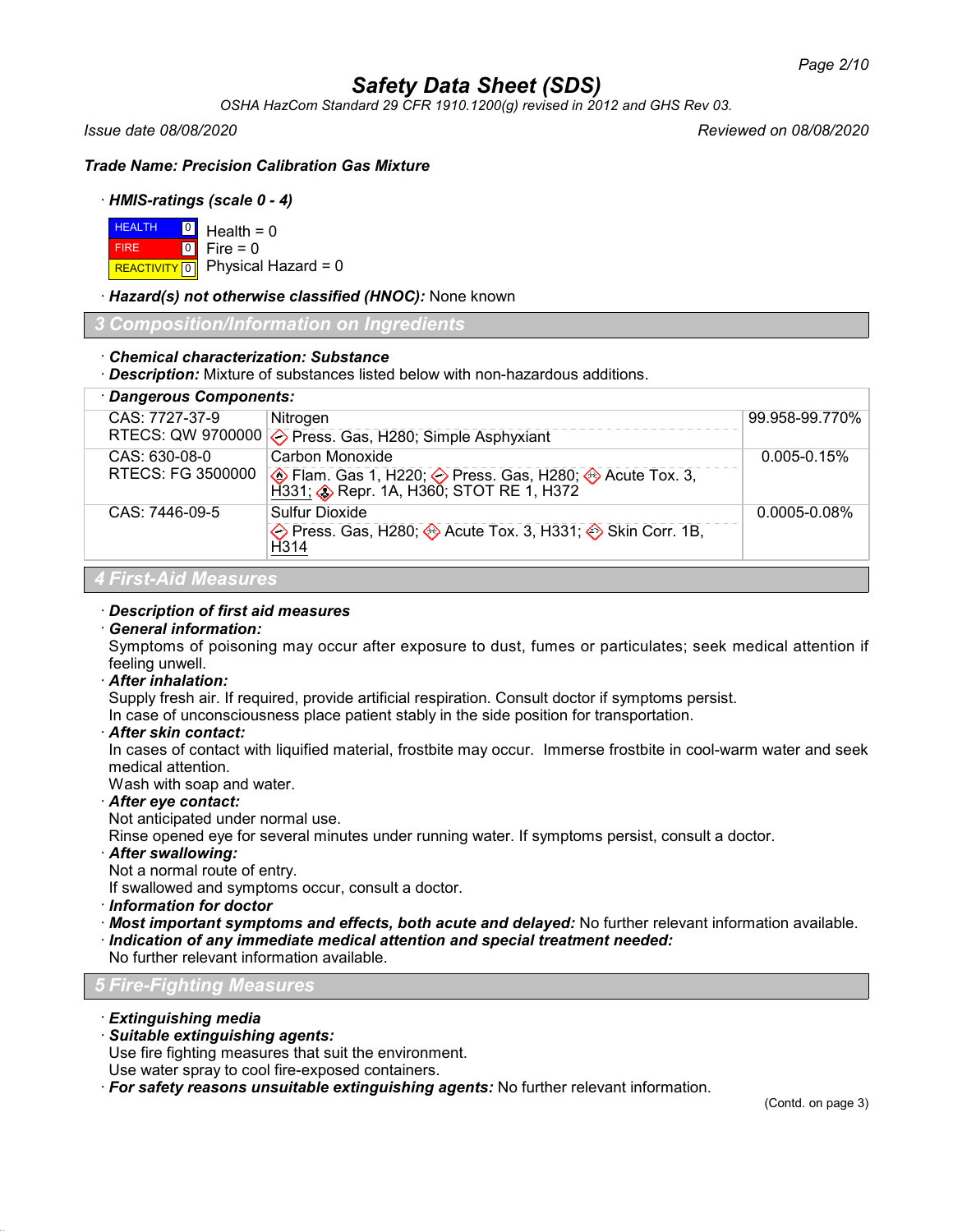*OSHA HazCom Standard 29 CFR 1910.1200(g) revised in 2012 and GHS Rev 03.*

### *Issue date 08/08/2020 Reviewed on 08/08/2020*

### *Trade Name: Precision Calibration Gas Mixture*

#### · *Special hazards arising from the substance or mixture:*

Closed containers may explode when exposed to extreme heat.

If incinerated, product will releaset the following toxic fumes: Oxides of Nitrogen (NOx), Carbon and Sulfur. · *Advice for firefighters*

This gas mixture is not flammable; however, containers, when involved in fire, may rupture or burst in the heat of the fire.

#### · *Special protective equipment for firefighters:*

As in any fire, wear self-contained breathing apparatus pressure-demand (NIOSH approved or equivalent) and full protective gear to prevent contact with skin and eyes.

#### *6 Accidental Release Measures*

· *Personal precautions, protective equipment and emergency procedures:*

Treat any fumes as toxic.

Ensure adequate ventilation.

Keep people at a distance and stay upwind.

In a confined area, NIOSH approved respiratory protection may be required.

· *Environmental precautions:* Inform authorities in case of gas release.

· *Methods and material for containment and cleaning up:*

Dispose of the collected material according to regulations.

· *Reference to other sections:*

See Section 7 for information on safe handling.

See Section 8 for information on personal protection equipment.

See Section 13 for disposal information.

## *7 Handling and Storage*

### · *Handling*

## · *Precautions for safe handling:*

Ensure good ventilation/exhaustion at the workplace.

Be aware of any signs of dizziness or fatigue; exposures to fatal concentrations of this gas mixture could occur without any significant warning symptoms due to the potential for oxygen deficiency (simple asphyxiation). Do not attempt to adjust, repair or in any other way modify the cylinders containing this gas mixture. If there is a malfunction or another type of operational problem, contact nearest distributor immediately.

### · *Information about protection against explosions and fires:*

Pressurized container: protect from sunlight and do not expose to temperatures exceeding 50°C, i.e. electric lights. Do not pierce or burn, even after use.

Do not cut, grind or weld on container that contains or contained product.

Do not spray on a naked flame or any incandescent material.

#### · *Conditions for safe storage, including any incompatibilities*

Store away from strong acids, strong bases, strong oxidizing agents and strong reducing agents. · *Storage*

### · *Requirements to be met by storerooms and receptacles:*

Store in a cool location.

Cylinders should be firmly secured to prevent falling or being knocked over. Cylinders must be protected from the environment, and preferably kept at room temperature. Cylinders should be stored in dry, well-ventilated areas, away from sources of heat, ignition, and direct sunlight. Protect cylinders against physical damage. Full and empty cylinders should be segregated. Use a "first-on, first-out" inventory system to prevent full containers from being stored for long periods of time.

- · *Information about storage in one common storage facility:* Not required.
- · *Further information about storage conditions:* Store in cool, dry conditions in well sealed receptacles.
- · *Specific end use(s):* No further relevant information available.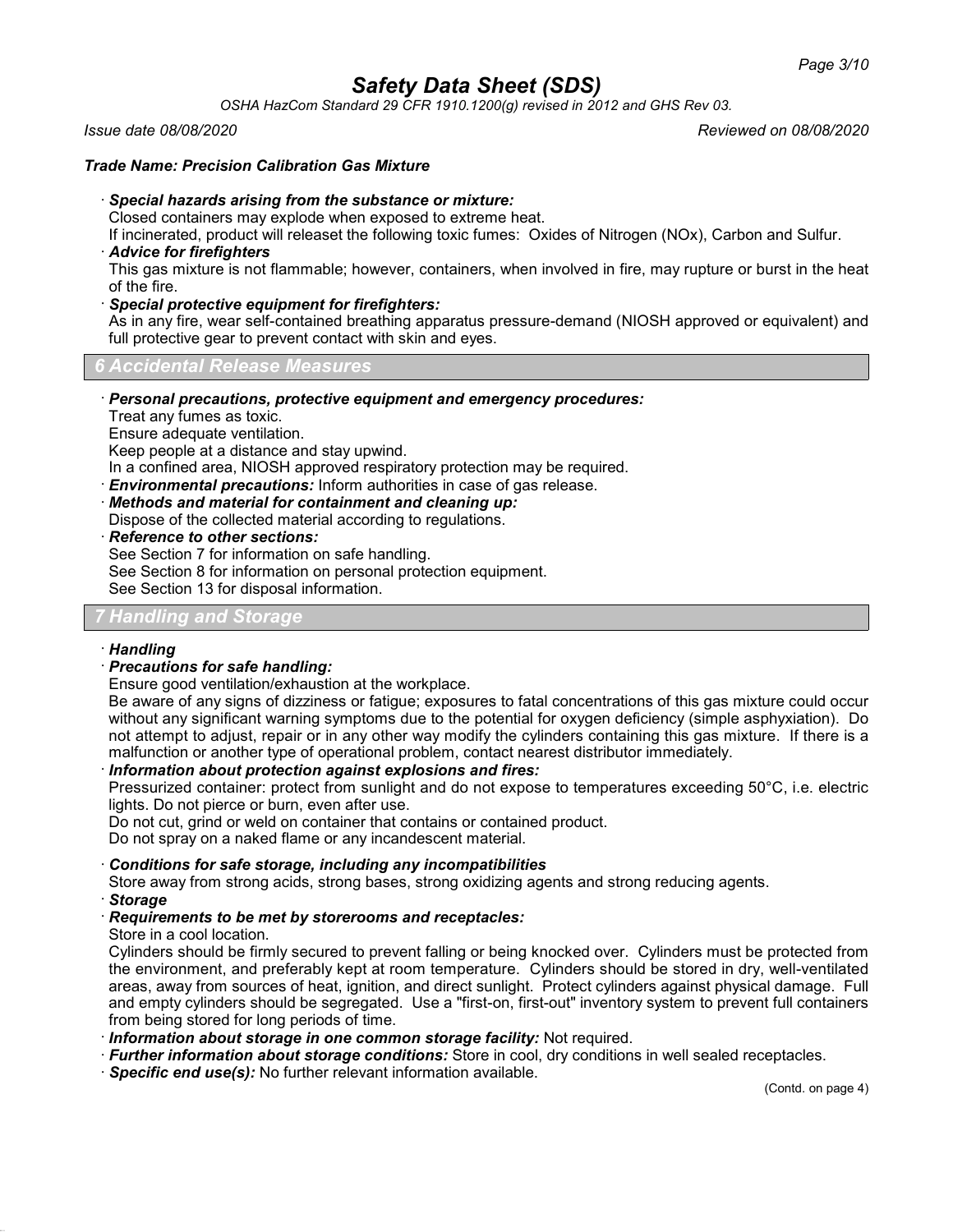*OSHA HazCom Standard 29 CFR 1910.1200(g) revised in 2012 and GHS Rev 03.*

*Issue date 08/08/2020 Reviewed on 08/08/2020*

*Trade Name: Precision Calibration Gas Mixture*

### *Exposure Controls/Personal Protection*

· *Additional information about design of technical systems:* No further data; see section 7.

### · *Control parameters:*

All ventilation should be designed in accordance with OSHA standard (29 CFR 1910.94). Use mechanical (general) ventilation for storage areas. Use appropriate ventilation as required to keep Exposure Limits in Air below TLV & PEL limits.

| Components with occupational exposure limits:                                                                   |  |  |  |
|-----------------------------------------------------------------------------------------------------------------|--|--|--|
| 7727-37-9 Nitrogen                                                                                              |  |  |  |
| TLV withdrawn TLV, see App. F; simple asphyxiant                                                                |  |  |  |
| 630-08-0 Carbon Monoxide                                                                                        |  |  |  |
| Long-term value: $55 \text{ mg/m}^3$ , 50 ppm<br><b>PEL</b>                                                     |  |  |  |
| Long-term value: 40 mg/m <sup>3</sup> , 35 ppm<br>REL I<br>Ceiling limit value: 229 mg/m <sup>3</sup> , 200 ppm |  |  |  |
| TLV Long-term value: $29 \text{ mg/m}^3$ , $25 \text{ ppm}$<br>BEI                                              |  |  |  |
| 7446-09-5 Sulfur Dioxide                                                                                        |  |  |  |
| PEL   Long-term value: 13 mg/m <sup>3</sup> , 5 ppm                                                             |  |  |  |
| REL Short-term value: 13 mg/m <sup>3</sup> , 5 ppm<br>Long-term value: $5 \text{ mg/m}^3$ , 2 ppm               |  |  |  |
| TLV Short-term value: $0.65$ mg/m <sup>3</sup> , 0.25 ppm                                                       |  |  |  |
| Additional information: The lists that were valid during the creation of this SDS were used as basis.           |  |  |  |

· *Exposure controls:*

- · *Personal protective equipment*
- · *General protective and hygienic measures:* Wash hands before breaks and at the end of work. Keep away from foodstuffs, beverages and feed. Avoid contact with the eyes and skin.
- · *Breathing equipment:*



Suitable respiratory protective device recommended.

- · *Protection of hands:* Not required.
- · *Material of gloves:* Not required.
- · *Penetration time of glove material:* Not applicable.
- · *Eye protection:* Not necessary under normal conditions.
- · *Body protection:*



Protective work clothing

(Contd. on page 5)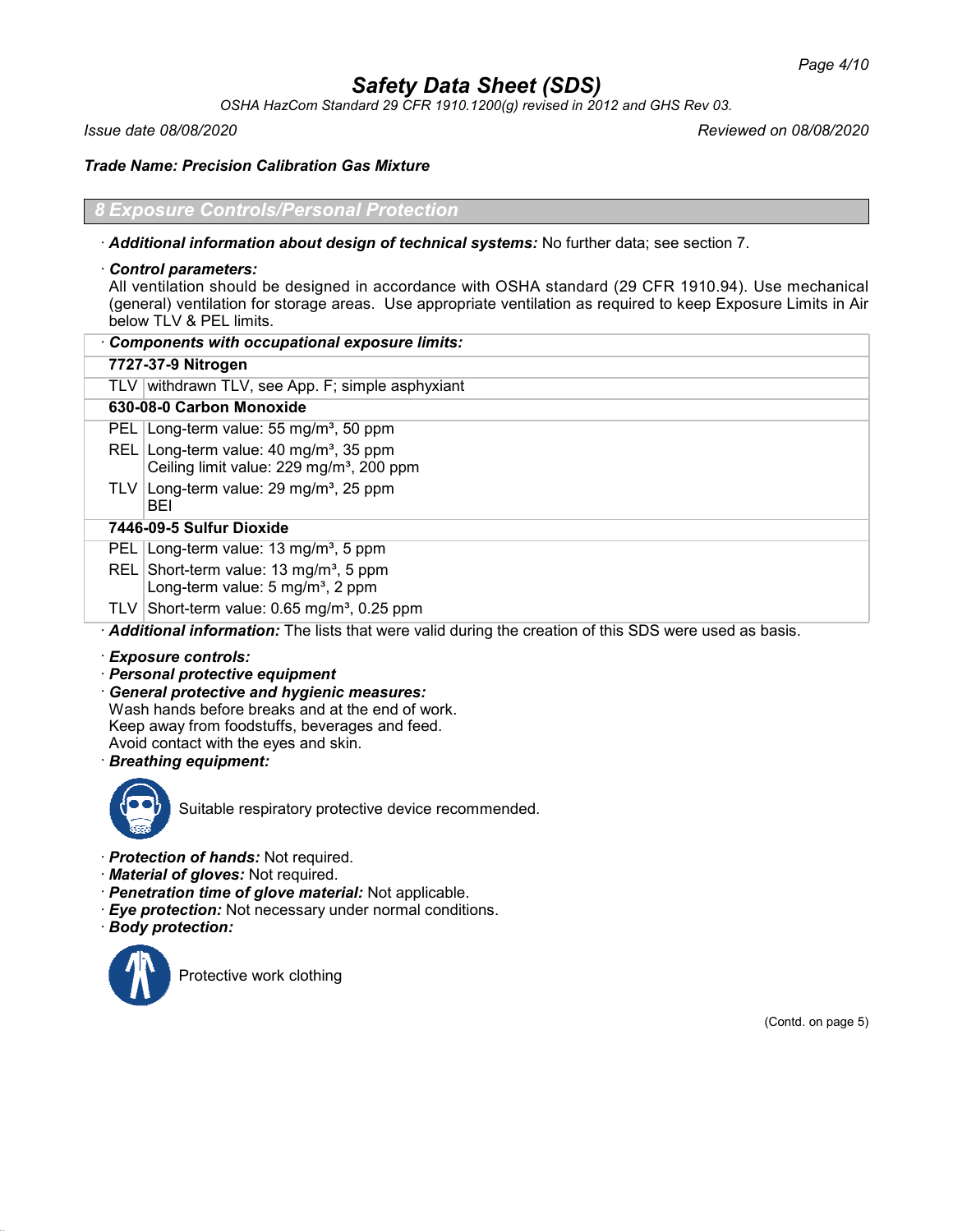*OSHA HazCom Standard 29 CFR 1910.1200(g) revised in 2012 and GHS Rev 03.*

*Issue date 08/08/2020 Reviewed on 08/08/2020*

### *Trade Name: Precision Calibration Gas Mixture*

## *9 Physical and Chemical Properties*

| · Information on basic physical and chemical properties                                           |                                            |  |
|---------------------------------------------------------------------------------------------------|--------------------------------------------|--|
| <b>General Information</b><br>· Appearance:                                                       |                                            |  |
| Form:                                                                                             | Gaseous                                    |  |
| Color:                                                                                            | Clear, colorless                           |  |
| ∙ Odor:                                                                                           | Rotten                                     |  |
| Odor threshold:                                                                                   | Not determined.                            |  |
| · pH-value:                                                                                       | Not available                              |  |
| Change in condition<br><b>Melting point/Melting range:</b><br><b>Boiling point/Boiling range:</b> | Not determined.<br>Not determined.         |  |
| · Flash point:                                                                                    | None                                       |  |
| · Flammability (solid, gaseous):                                                                  | Product is not flammable.                  |  |
| · Ignition temperature:                                                                           | Not applicable                             |  |
| · Decomposition temperature:                                                                      | Not determined.                            |  |
| · Auto igniting:                                                                                  | Product is not self-igniting.              |  |
| · Danger of explosion:                                                                            | Not determined.                            |  |
| · Explosion limits:                                                                               |                                            |  |
| Lower:                                                                                            | Not determined.                            |  |
| <b>Upper:</b>                                                                                     | Not determined.                            |  |
| · Vapor pressure:                                                                                 | Not determined.                            |  |
| · Density:                                                                                        |                                            |  |
| <b>Relative density:</b>                                                                          | Not determined.                            |  |
| Vapor density:<br><b>Evaporation rate:</b>                                                        | Not determined.                            |  |
|                                                                                                   | Not applicable.                            |  |
| · Solubility in / Miscibility with:<br>Water:                                                     | Not miscible or difficult to mix.          |  |
| · Partition coefficient (n-octanol/water): Not determined.                                        |                                            |  |
| · Viscosity:                                                                                      |                                            |  |
| Dynamic:                                                                                          | Not determined.                            |  |
| <b>Kinematic:</b>                                                                                 | Not determined.                            |  |
| · Solvent content:                                                                                |                                            |  |
| <b>Organic solvents:</b>                                                                          | $0.0\%$                                    |  |
| Other information:                                                                                | No further relevant information available. |  |
| 0 Stability and Reactivity                                                                        |                                            |  |

· *Reactivity:* No further relevant information available.

· *Chemical stability:* Stable under normal conditions.

· *Thermal decomposition / conditions to be avoided:* No decomposition if used according to specifications.

· *Possibility of hazardous reactions:* No dangerous reactions known.

· *Conditions to avoid:* No further relevant information available.

· *Incompatible materials:* Strong acids, strong bases, strong oxidizing agents and strong reducing agents.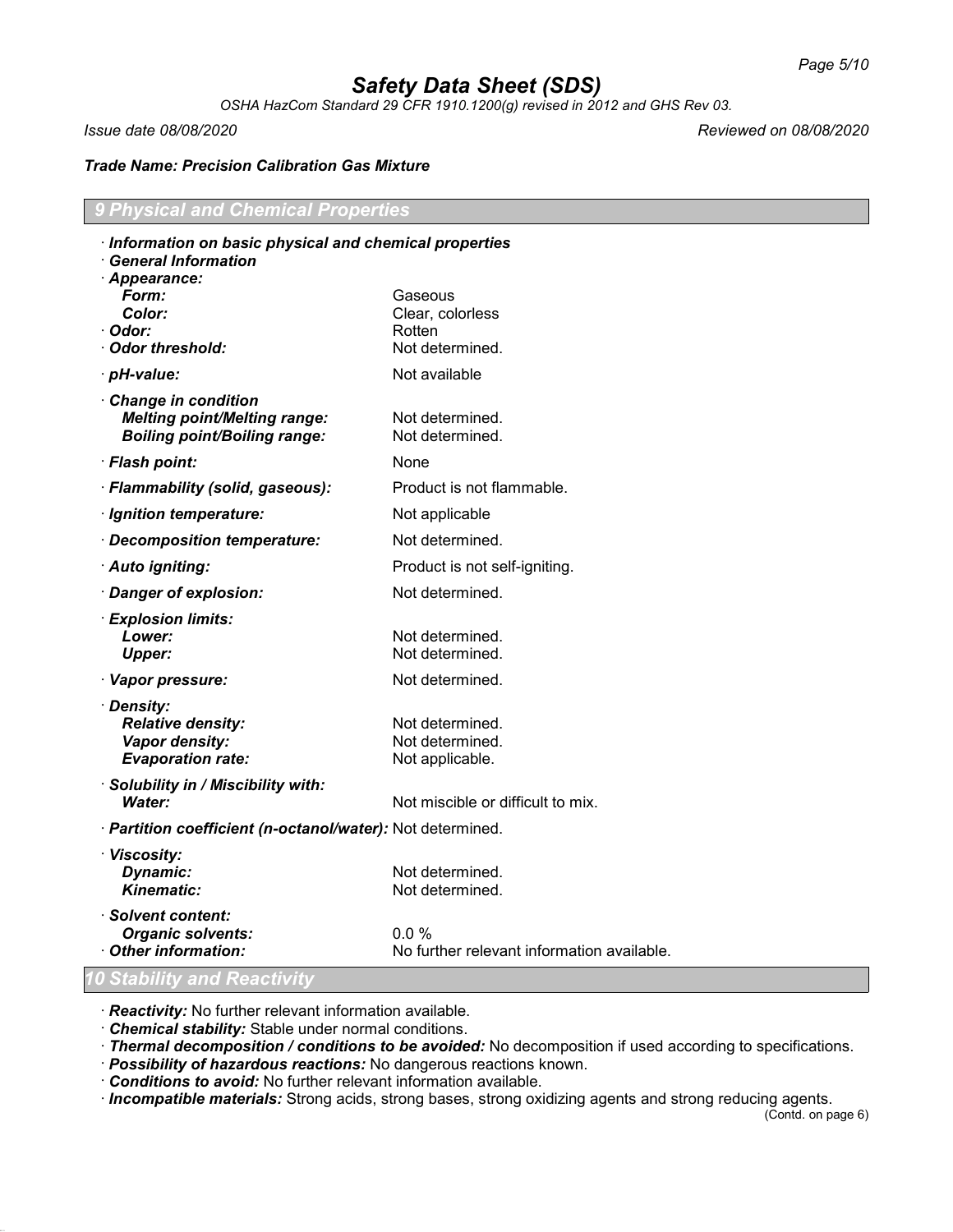*OSHA HazCom Standard 29 CFR 1910.1200(g) revised in 2012 and GHS Rev 03.*

*Issue date 08/08/2020 Reviewed on 08/08/2020*

### *Trade Name: Precision Calibration Gas Mixture*

· *Hazardous decomposition products:* Oxides of Carbon, Nitrogen (NOx) and Sulfur.

#### *11 Toxicological Information*

· *Information on toxicological effects:*

· *Acute toxicity:*

#### · *LD/LC50 values that are relevant for classification:*

### **630-08-0 Carbon Monoxide**

Inhalative  $|LG50/4 h|7520$  mg/l (Rat)

#### **7446-09-5 Sulfur Dioxide**

Inhalative  $|LG50/4 h|5040$  mg/l (Rat)

#### · *Primary irritant effect:*

- · *On the skin:* No irritating effect.
- · *On the eye:* No irritating effect.
- · *Additional toxicological information:*

#### · *Carcinogenic categories:*

- · *IARC (International Agency for Research on Cancer):*
- Group 1 Carcinogenic to humans
- Group 2A Probably carcinogenic to humans
- Group 2B Possibly carcinogenic to humans
- Group 3 Not classifiable as to its carcinogenicity to humans
- Group 4 Probably not carcinogenic to humans

7446-09-5 Sulfur Dioxide 3

### · *NTP (National Toxicology Program):*

None of the ingredients are listed.

### · *OSHA-Ca (Occupational Safety & Health Administration):*

None of the ingredients are listed.

### *12 Ecological Information*

- · *Toxicity:* The hazards for the aquatic environment are unknown.
- · *Aquatic toxicity:* No further relevant information available.
- · *Persistence and degradability:* No further relevant information available.
- · *Behavior in environmental systems:*
- · *Bioaccumulative potential:* No further relevant information available.
- · *Mobility in soil:* No further relevant information available.
- · *Additional ecological information:*
- · *General notes:* Generally not hazardous for water.
- · *Results of PBT and vPvB assessment:*
- · *PBT:* Not applicable.
- · *vPvB:* Not applicable.
- · *Other adverse effects:* No further relevant information available.

### *13 Disposal Considerations*

## · *Waste treatment methods*

#### · *Recommendation:*

Release all residual gas pressure in a well ventilated area. Verify the cylinder is completely empty (0 PSIG). Remove or cover any hazard labels. Return empty cylinder for recycling.

NOTE: Check with the local easte authority before placing any gas cylinder into waste container for pickup. GASCO encourages the consumer to return all cylinders.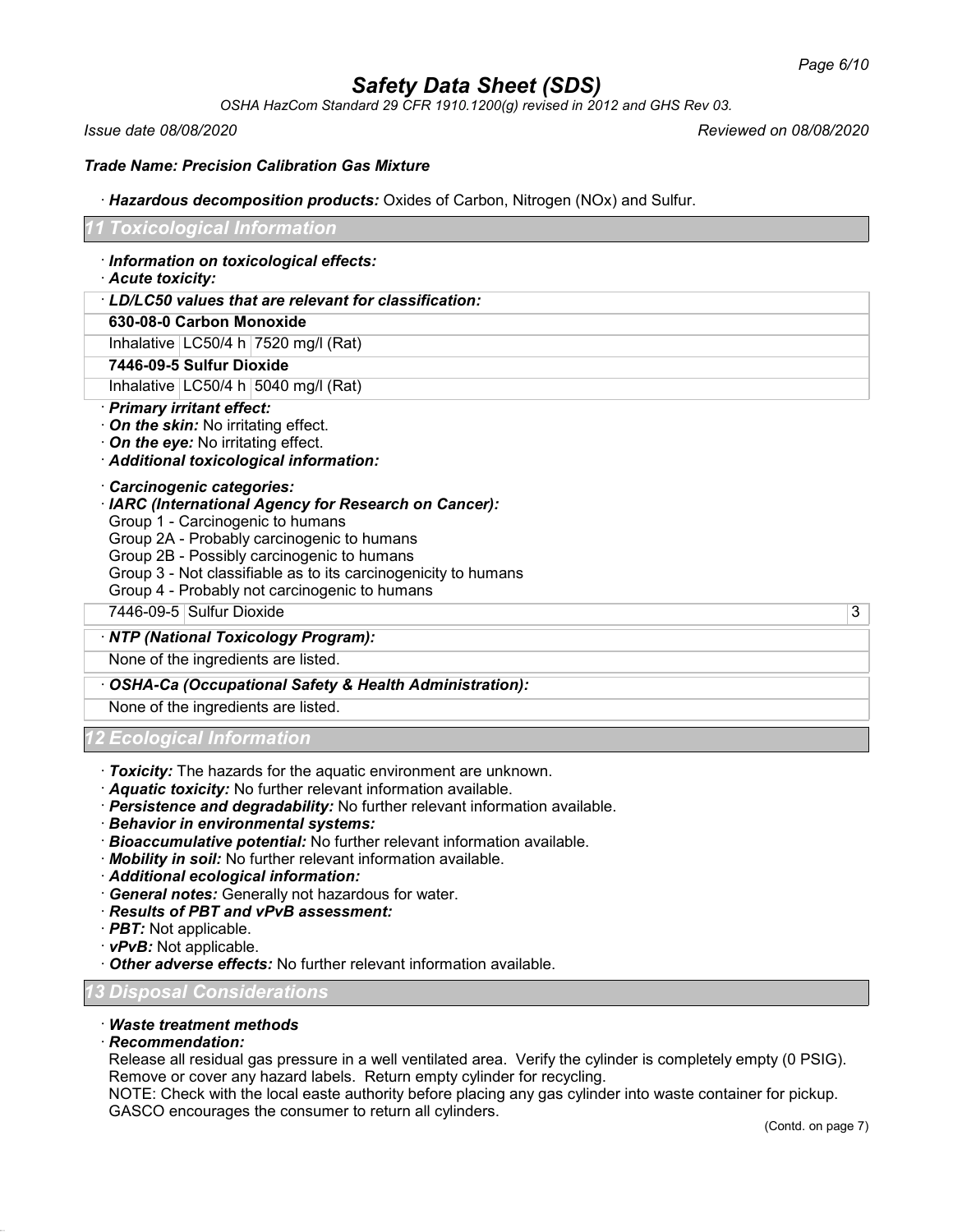*OSHA HazCom Standard 29 CFR 1910.1200(g) revised in 2012 and GHS Rev 03.*

#### *Issue date 08/08/2020 Reviewed on 08/08/2020*

*Trade Name: Precision Calibration Gas Mixture*

· *Waste disposal key:* The U.S. EPA has not published waste disposal numbers for this product's components.

- · *Uncleaned packaging*
- · *Recommendation:* Return cylinder and unused product to supplier.

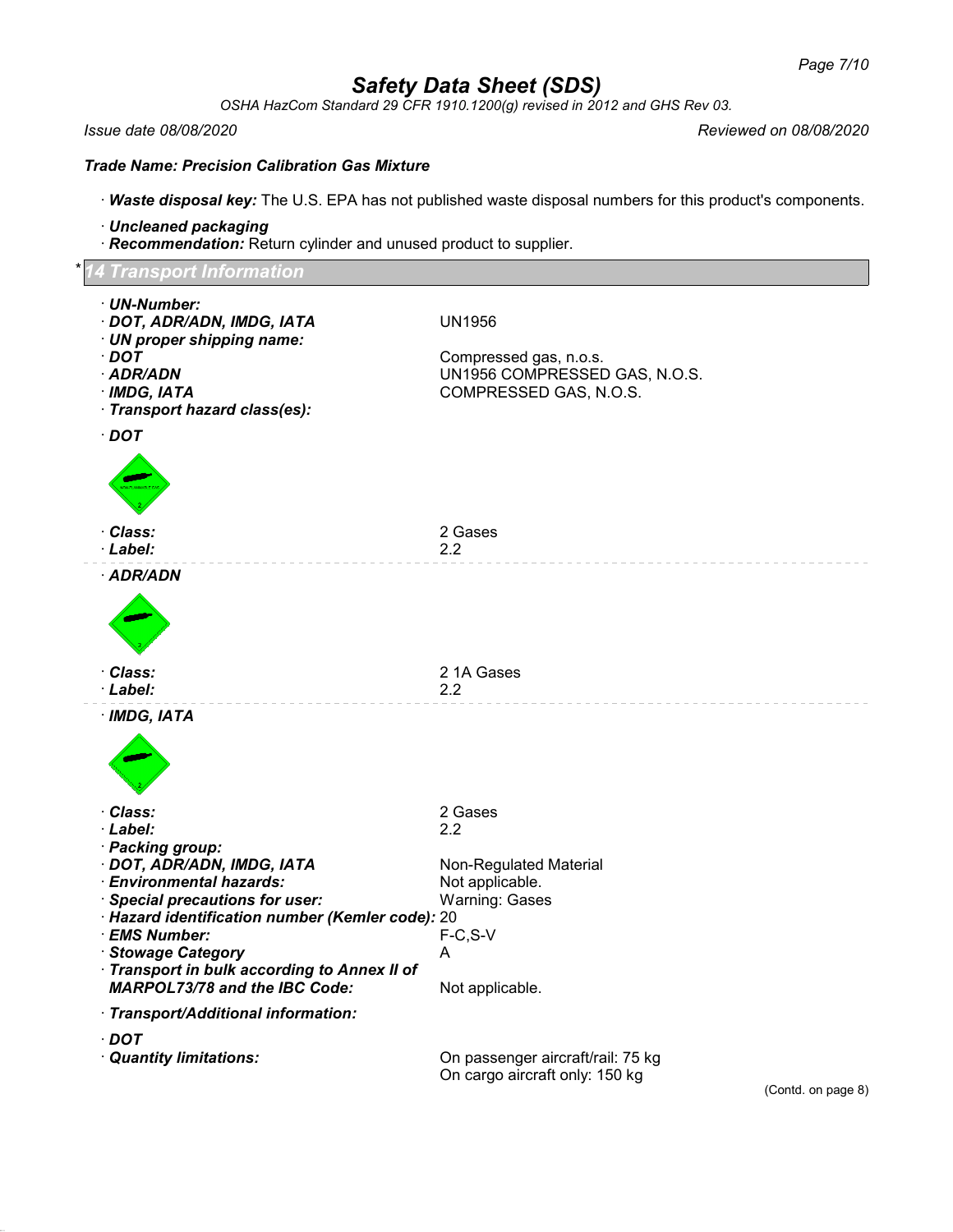*OSHA HazCom Standard 29 CFR 1910.1200(g) revised in 2012 and GHS Rev 03.*

*Issue date 08/08/2020 Reviewed on 08/08/2020*

*Trade Name: Precision Calibration Gas Mixture*

| · ADR/ADN                                                                                                                                                          |                                                                                                                  |  |  |  |
|--------------------------------------------------------------------------------------------------------------------------------------------------------------------|------------------------------------------------------------------------------------------------------------------|--|--|--|
| <b>Excepted quantities (EQ):</b>                                                                                                                                   | Code: E1<br>Maximum net quantity per inner packaging: 30 ml<br>Maximum net quantity per outer packaging: 1000 ml |  |  |  |
|                                                                                                                                                                    |                                                                                                                  |  |  |  |
| · IMDG<br>· Limited quantities (LQ):                                                                                                                               | 120 ml                                                                                                           |  |  |  |
| · Excepted quantities (EQ):                                                                                                                                        | Code: E1                                                                                                         |  |  |  |
|                                                                                                                                                                    | Maximum net quantity per inner packaging: 30 ml                                                                  |  |  |  |
| · UN "Model Regulation":                                                                                                                                           | Maximum net quantity per outer packaging: 1000 ml<br>UN 1956 COMPRESSED GAS, N.O.S., 2.2                         |  |  |  |
| 15 Regulatory Information                                                                                                                                          |                                                                                                                  |  |  |  |
| $\cdot$ Safety, health and environmental regulations/legislation specific for the substance or mixture:<br><b>SARA (Superfund Amendments and Reauthorization):</b> |                                                                                                                  |  |  |  |
| · Section 355 (extremely hazardous substances):                                                                                                                    |                                                                                                                  |  |  |  |
| 7446-09-5 Sulfur Dioxide                                                                                                                                           |                                                                                                                  |  |  |  |
| · Section 313 (Specific toxic chemical listings):                                                                                                                  |                                                                                                                  |  |  |  |
| None of the ingredients are listed.                                                                                                                                |                                                                                                                  |  |  |  |
| · TSCA (Toxic Substances Control Act):                                                                                                                             |                                                                                                                  |  |  |  |
| 7727-37-9 Nitrogen                                                                                                                                                 |                                                                                                                  |  |  |  |
| 630-08-0 Carbon Monoxide                                                                                                                                           |                                                                                                                  |  |  |  |
| 7446-09-5 Sulfur Dioxide                                                                                                                                           |                                                                                                                  |  |  |  |
| · California Proposition 65:                                                                                                                                       |                                                                                                                  |  |  |  |
| Chemicals known to cause cancer:                                                                                                                                   |                                                                                                                  |  |  |  |
| None of the ingredients are listed.                                                                                                                                |                                                                                                                  |  |  |  |
| Chemicals known to cause reproductive toxicity for females:                                                                                                        |                                                                                                                  |  |  |  |
| None of the ingredients are listed.                                                                                                                                |                                                                                                                  |  |  |  |
| Chemicals known to cause reproductive toxicity for males:                                                                                                          |                                                                                                                  |  |  |  |
| None of the ingredients are listed.                                                                                                                                |                                                                                                                  |  |  |  |
| Chemicals known to cause developmental toxicity:                                                                                                                   |                                                                                                                  |  |  |  |
| None of the ingredients are listed.                                                                                                                                |                                                                                                                  |  |  |  |
| · New Jersey Right-to-Know List:                                                                                                                                   |                                                                                                                  |  |  |  |
| All ingredients are listed.                                                                                                                                        |                                                                                                                  |  |  |  |
| New Jersey Special Hazardous Substance List:                                                                                                                       |                                                                                                                  |  |  |  |
| 630-08-0 Carbon Monoxide                                                                                                                                           | <b>TE, F4</b>                                                                                                    |  |  |  |
| · Pennsylvania Right-to-Know List:                                                                                                                                 |                                                                                                                  |  |  |  |
| All ingredients are listed.                                                                                                                                        |                                                                                                                  |  |  |  |
| · Pennsylvania Special Hazardous Substance List:                                                                                                                   |                                                                                                                  |  |  |  |
| 630-08-0 Carbon Monoxide                                                                                                                                           | Е                                                                                                                |  |  |  |
| 7446-09-5 Sulfur Dioxide                                                                                                                                           | E                                                                                                                |  |  |  |
| Carcinogenic categories:                                                                                                                                           |                                                                                                                  |  |  |  |
| · EPA (Environmental Protection Agency):                                                                                                                           |                                                                                                                  |  |  |  |

None of the ingredients are listed.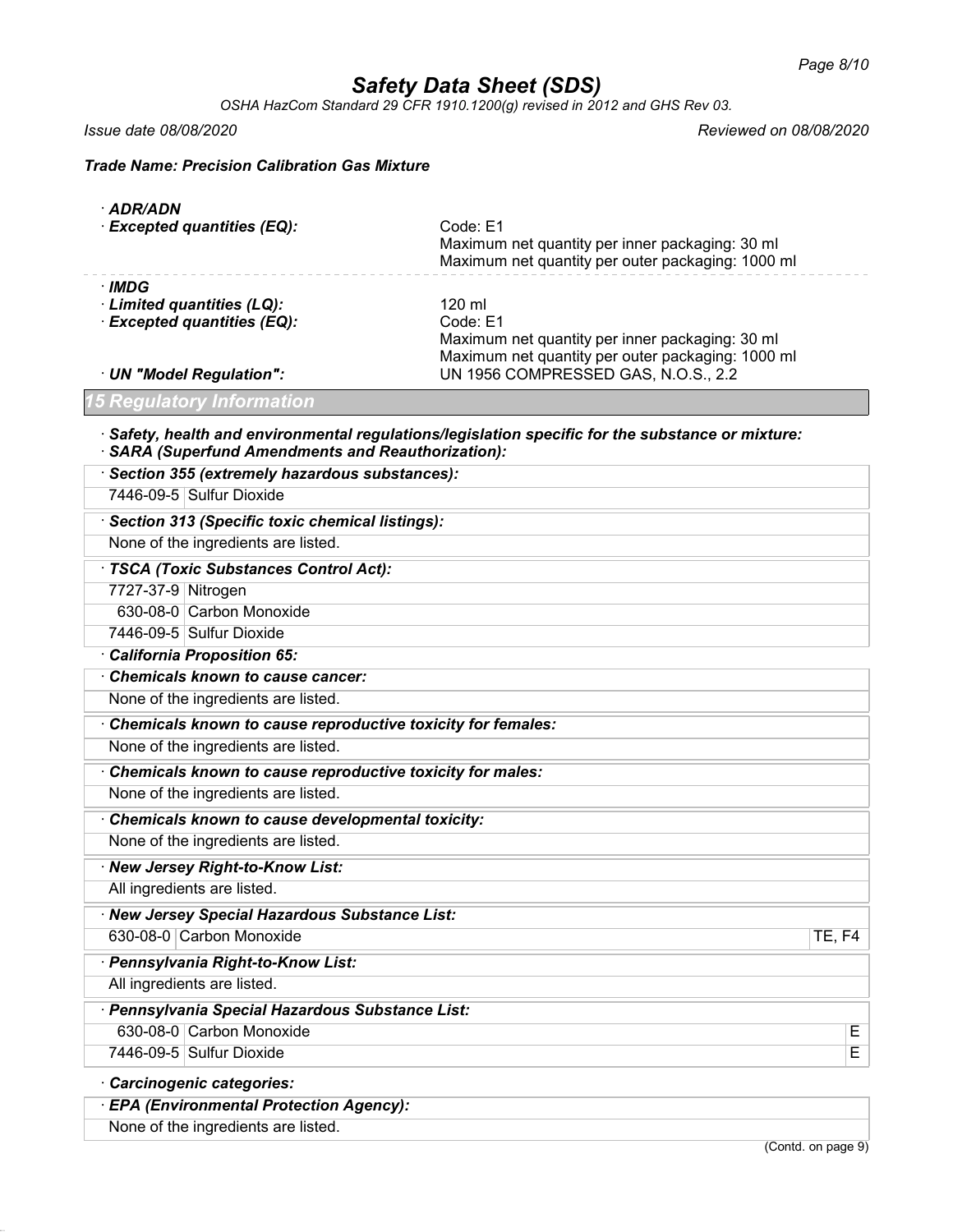*OSHA HazCom Standard 29 CFR 1910.1200(g) revised in 2012 and GHS Rev 03.*

*Issue date 08/08/2020 Reviewed on 08/08/2020*

#### *Trade Name: Precision Calibration Gas Mixture*

#### · *TLV (Threshold Limit Value established by ACGIH):*

7446-09-5 Sulfur Dioxide A4

· *NIOSH-Ca (National Institute for Occupational Safety and Health):*

None of the ingredients are listed.

#### · *GHS label elements*

The product is classified and labeled according to the Globally Harmonized System (GHS).

· *Hazard pictograms:*



#### · *Signal word:* Warning

#### · *Hazard statements:*

H280 Contains gas under pressure; may explode if heated.

May displace oxygen and cause rapid suffocation.

- · *Precautionary statements:*
- P410+P403 Protect from sunlight. Store in a well-ventilated place.

### · *National regulations:*

None of the ingredients are listed.

· *Chemical safety assessment:* A Chemical Safety Assessment has not been carried out.

#### *16 Other Information*

#### · *Relevant phrases:*

Gasco Affiliates, LLC, makes not express or implied warranties, guarantees or representations regarding the product of the information herein, including but not limited to any implied warranty or merchantability or fitness for use. Gasco Affilitates, LLC shall not be liable for any personal injury, property or other damages of any nature, whether compensatory, consequential, exemplary, or otherwise, resulting from any publication, use of reliance upon the information herein.

· *Date of last revision/ revision number:* 08/08/2020 / -

#### · *Abbreviations and acronyms:*

ADR: The European Agreement concerning the International Carriage of Dangerous Goods by Road ADN: The European Agreement concerning the International Carriage of Dangerous Goods by Inland Waterways IMDG: International Maritime Code for Dangerous Goods DOT: US Department of Transportation IATA: International Air Transport Association ACGIH: American Conference of Governmental Industrial Hygienists EINECS: European Inventory of Existing Commercial Chemical Substances ELINCS: European List of Notified Chemical Substances CAS: Chemical Abstracts Service (division of the American Chemical Society) NFPA: National Fire Protection Association (USA) HMIS: Hazardous Materials Identification System (USA) LC50: Lethal concentration, 50 percent LD50: Lethal dose, 50 percent PBT: Persistent, Bioaccumulative and Toxic vPvB: very Persistent and very Bioaccumulative NIOSH: National Institute for Occupational Safety and Health OSHA: Occupational Safety & Health Administration TLV: Threshold Limit Value PEL: Permissible Exposure Limit REL: Recommended Exposure Limit Flam. Gas 1: Flammable gases – Category 1 Press. Gas: Gases under pressure – Compressed gas Press. Gas: Gases under pressure – Dissolved gas Acute Tox. 3: Acute toxicity – Category 3 Skin Corr. 1B: Skin corrosion/irritation – Category 1B